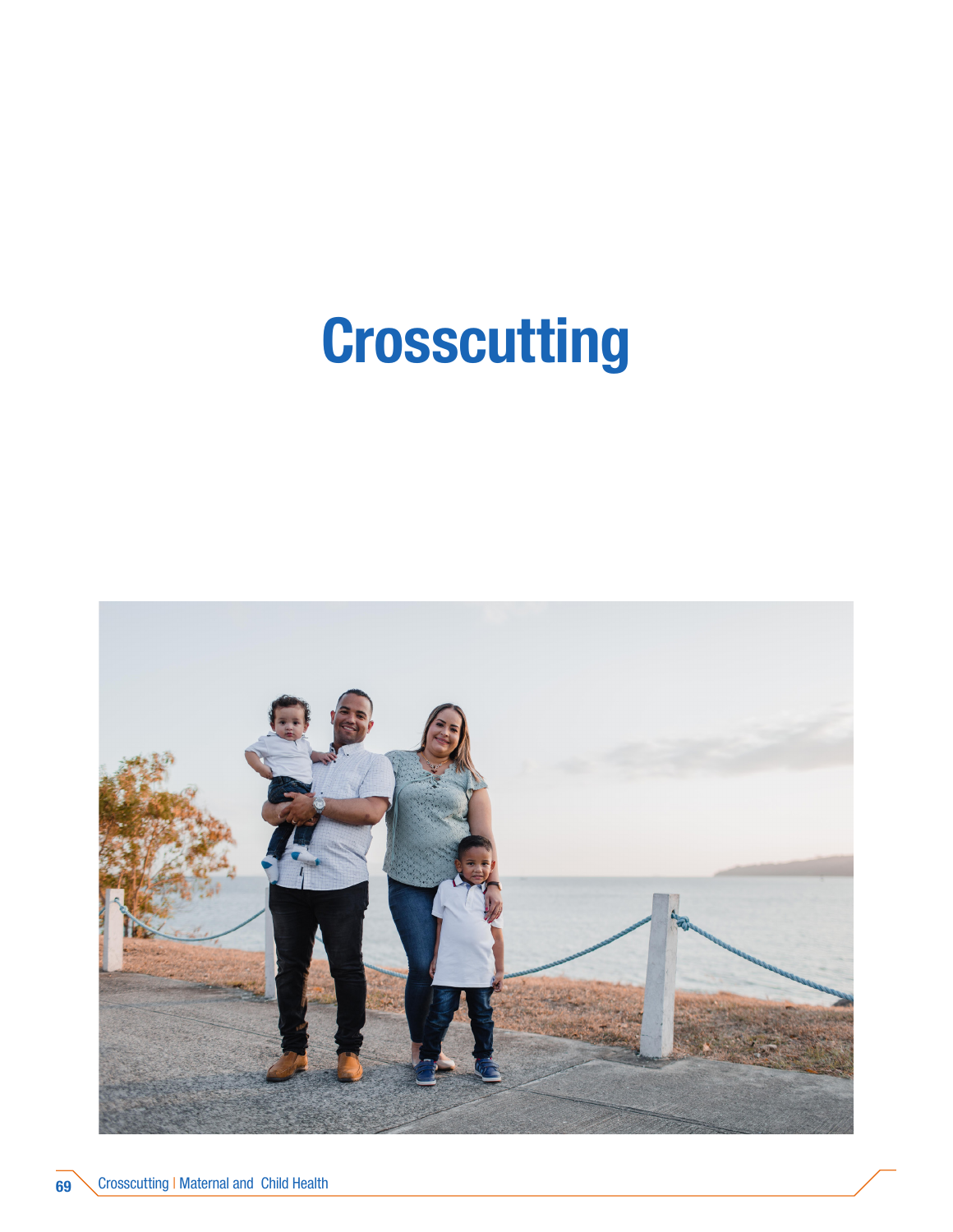## **Crosscutting**

## Key indicator: Households at concentrated disadvantage

#### Indicator details:

| » Definition: | Proportion of households located in census tracts with a high                                                              |  |
|---------------|----------------------------------------------------------------------------------------------------------------------------|--|
|               | level of concentrated disadvantage, calculated using five census                                                           |  |
|               | variables: percent of individuals below the poverty line, percent                                                          |  |
|               | of individuals on public assistance, percent female headed                                                                 |  |
|               | households, percent unemployed, percent younger than age 18                                                                |  |
| » Numerator:  | Number of households with children less than 18 years of age<br>located in census tracts of high concentrated disadvantage |  |
|               | » Denominator: Total number of households with children less than                                                          |  |
|               | 18 years of age                                                                                                            |  |

Significance of indicator: Concentrated disadvantage is a measure of community well-being that factors in far more information than looking at income rates alone. High concentrated disadvantage is linked to low social capital. Communities with high concentrated disadvantage have less ability to improve conditions in their neighborhoods, limit neighborhood violence, and intervene in the community for the common good than do neighborhoods without high concentrated disadvantage. (58) Concentrated disadvantage is a community-level indicator of poverty and socioeconomic conditions, all of which can adversely affect the health outcomes of mothers and their children. It reflects the availability of services and opportunities for community residents including their access to health care, grocery stores and better schools. Disadvantaged neighborhoods have higher rates of single parent households, non-completion of high school, and adolescent deliquency. (59) Furthermore, women living in concentrated disadvantaged areas are less likely to have prenatal care in their first trimester and are at an increased risk for mental illnesses.(60)

Status in Oregon: The map below shows average levels of concentrated disadvantage\* for Oregon counties. Not all communities within each county had the same level of concentrated disadvantage.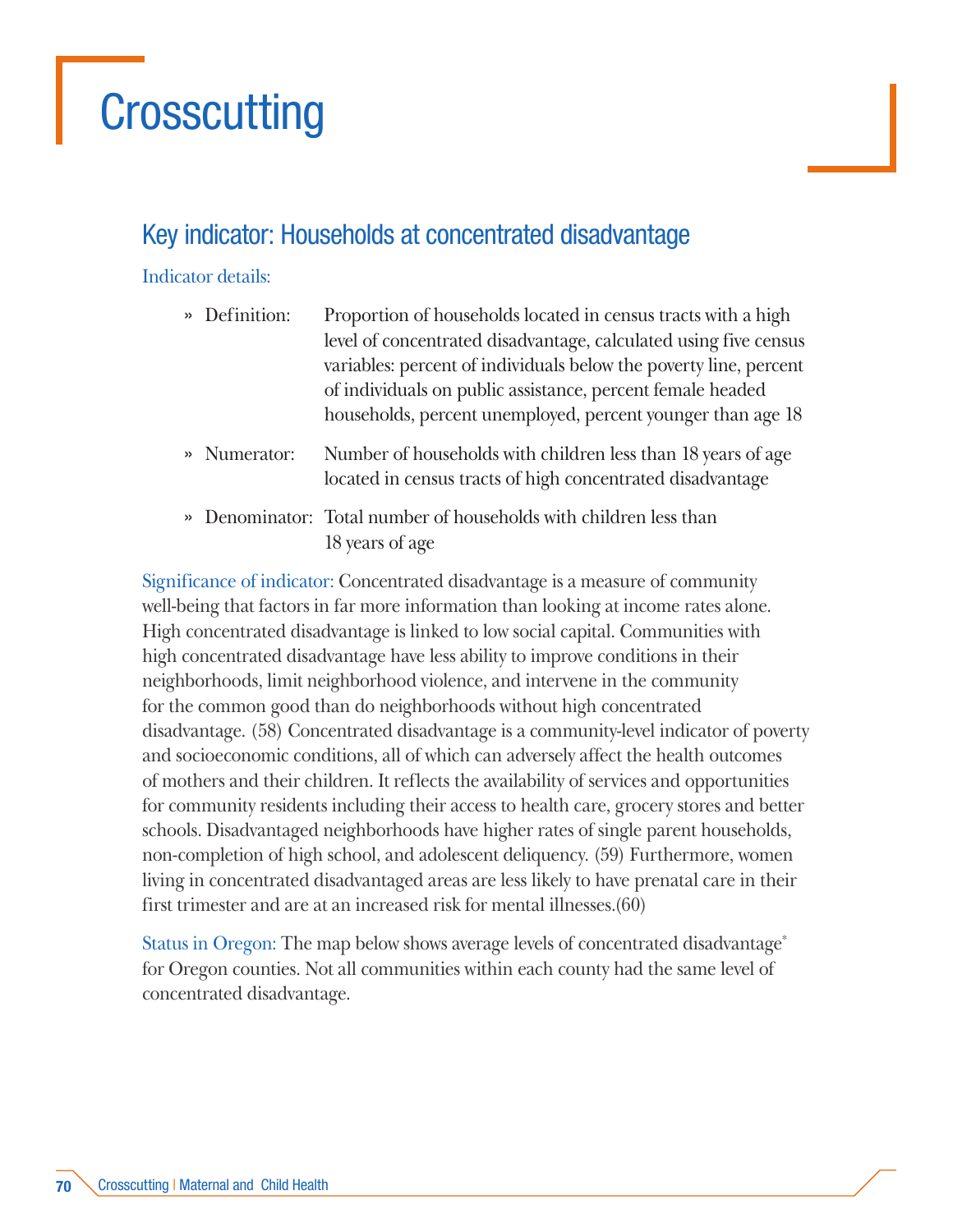

\* The concentrated disadvantage index for each census tract is calculated from five census variables, with the percentage of each then z-score transformed (subtracting the mean of the distribution from the variable value and dividing the difference by the standard deviation of the distribution:  $Z = (score - mean)/standard deviation)$ . The concentrated disadvantage index is defined by census tract only. However, for this map only, we have averaged the indicator to a county level.

The table below shows Oregon census tracts with the 10 highest concentrated disadvantage indices.

| <b>Rank</b> | <b>County</b>    | <b>Census tract<sup>*</sup></b>                    | <b>Concentrated</b><br>disadvantage index |
|-------------|------------------|----------------------------------------------------|-------------------------------------------|
| 1.          | Jefferson        | Southern portion of Warm Springs reservation       | 3.36                                      |
| 2.          | Marion           | Inner northeast Salem: Northgate neighborhood      | 3.27                                      |
| 3.          | Linn             | <b>Albany: Queen and Geary neighborhoods</b>       | 2.56                                      |
| 4.          | Jackson          | <b>Medford West</b>                                | 2.37                                      |
| 5.          | Marion           | Inner northeast Salem: Grant-Highland neighborhood | 2.36                                      |
| 6.          | <b>Malheur</b>   | <b>East Ontario</b>                                | 2.35                                      |
| 7.          | Washington       | <b>Southeast Hillsboro</b>                         | 2.31                                      |
| 8.          | Marion           | <b>Outer Salem: Hayesville</b>                     | 2.27                                      |
| 9.          | Klamath          | <b>Klamath Falls East</b>                          | 2.21                                      |
| 10.         | <b>Multnomah</b> | St. Johns/Portsmouth neighborhood                  | 2.17                                      |

#### 10 highest concentrated disadvantage indices per Oregon census tracts

\* *Linked data from Office of Forecasting, Research and Analysis*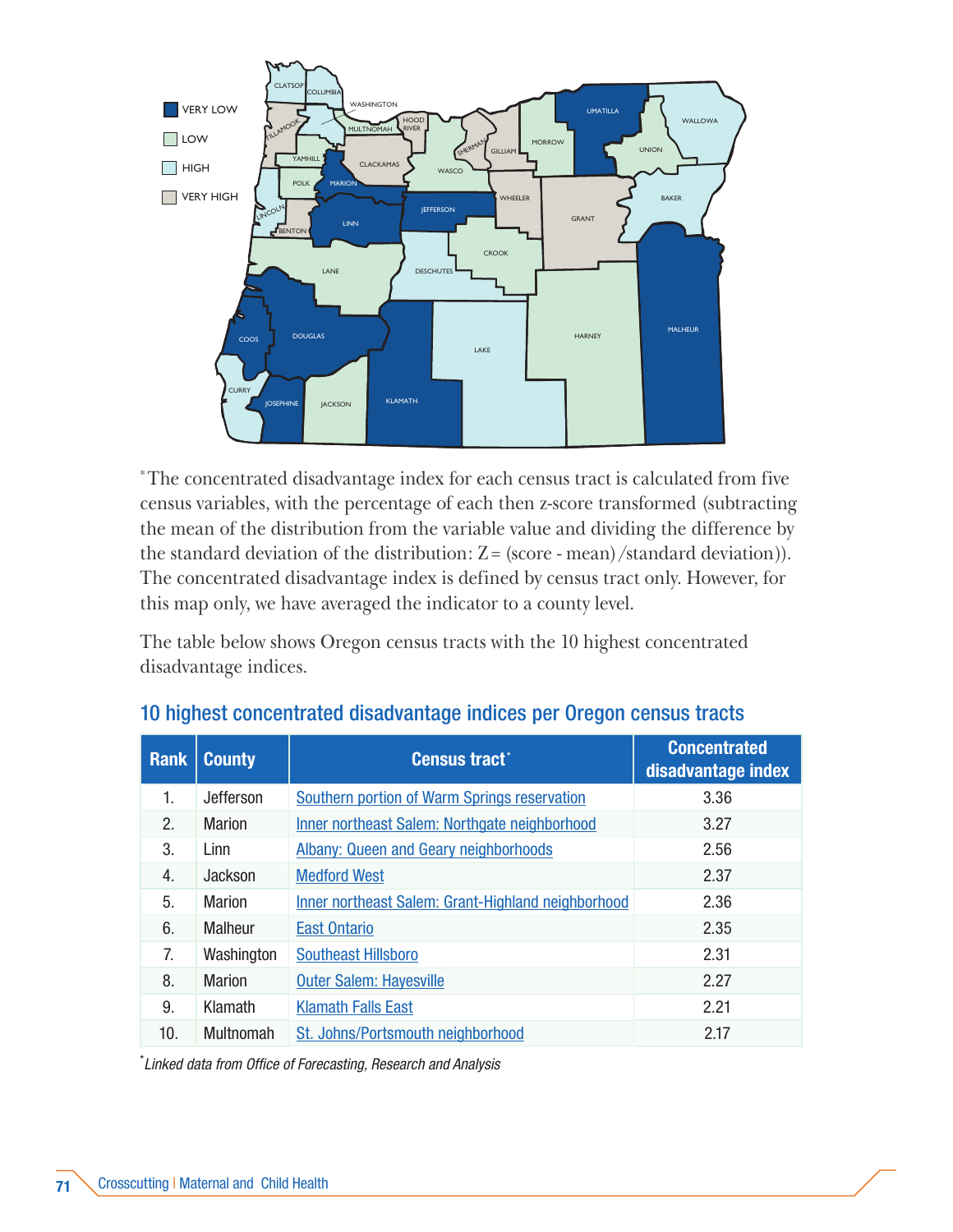## Key indicator: Food insecurity

Indicator details:

- » Definition: Proportion of households experiencing food insecurity (household reports being unable to afford balanced meals, having to cut the size of meals because of too little money for food or being hungry because of too little money for food)
- » Numerator: Number of households experiencing food insecurity
- » Denominator: Number of households

Significance of indicator: Food security exists when "all people at all times have access to sufficient, safe and nutritious food to maintain a healthy and active life."(61) Unfortunately, in 2011, nearly 50 million people in the United States experienced food insecurity.

Certain populations such as single parent households, Black and Hispanic households and households living below 185% of the federal poverty line are disproportionately affected by food insecurity Furthermore, food insecurity is more prevalent in large cities and rural areas compared to suburban areas.

Food insecurity affects the entire family; infants born to mothers with inadequate nutrition may experience developmental delays, congenital anomalies, low birth weight and other health issues. Likewise, children with food insecurity have an increased risk for behavioral and social issues, chronic health conditions and impaired academic development. (62)

Food insecure: Households that report three or more conditions that indicate food insecurity are classified as "food insecure." That is, they were at times unable to acquire adequate food for one or more household members because they had insufficient money and other resources for food. The three least severe conditions that would result in a household being classified as food insecure are:

- They worried whether their food would run out before they got money to buy more.
- The food they bought didn't last, and they didn't have money to get more.
- They couldn't afford to eat balanced meals.

At times during the year, eating patterns of one or more household members were disrupted and food intake reduced because the household lacked money and other resources for food.

Status in Oregon: Compared to the United States as a whole, Oregon had a higher percentage of food insecure households (16.1% vs. 13.7%) and very low food secure households (6.6% vs. 5.4%) during the 2013/15 period.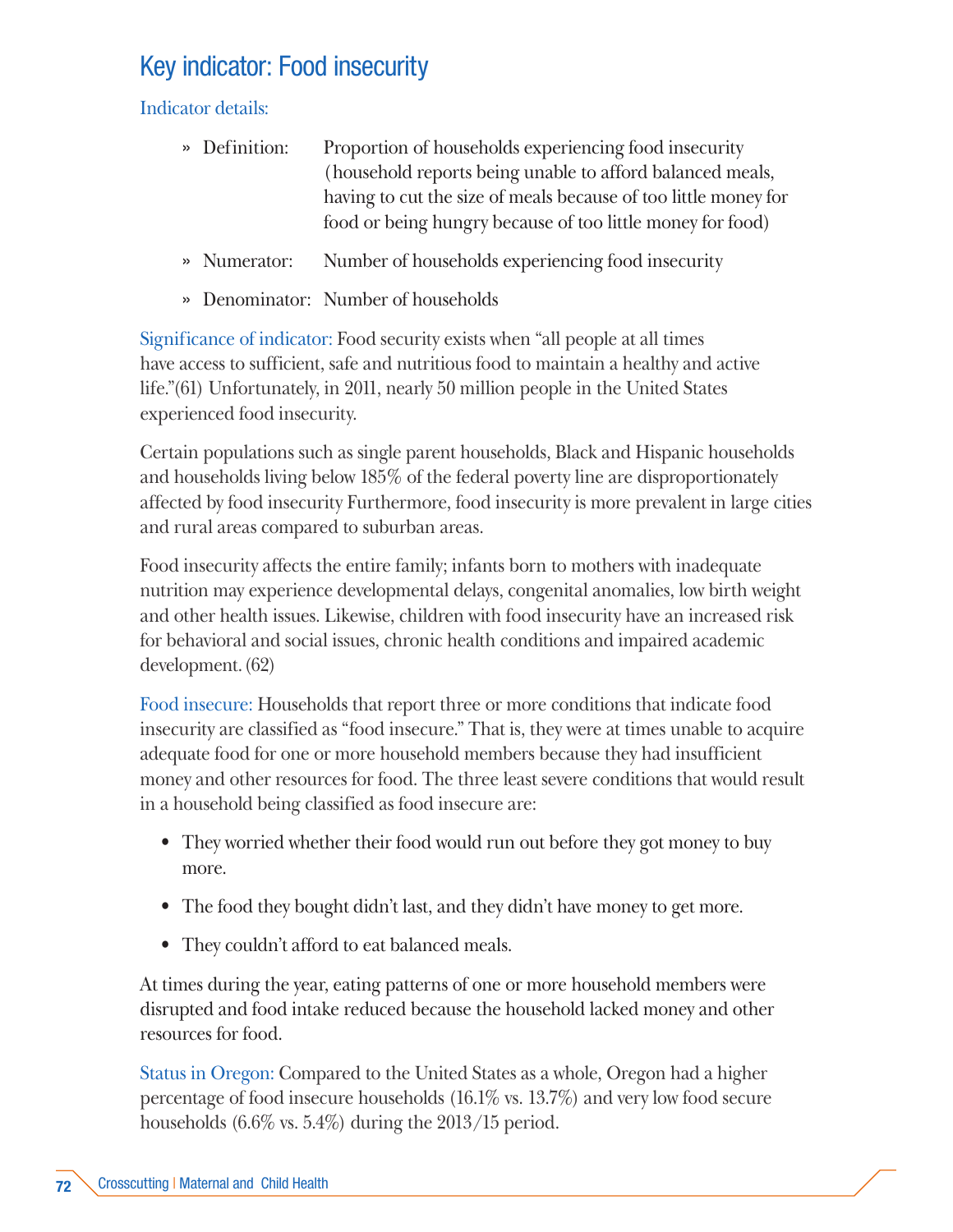## $\overline{0}$ 5 10 15 20% Oregon United States Food insecure households 16.1% Very low food secure households 6.6% 5.4% 13.7% Food insecurity, Oregon and United States, 2013–2015 *Data source: United States Department of Agriculture*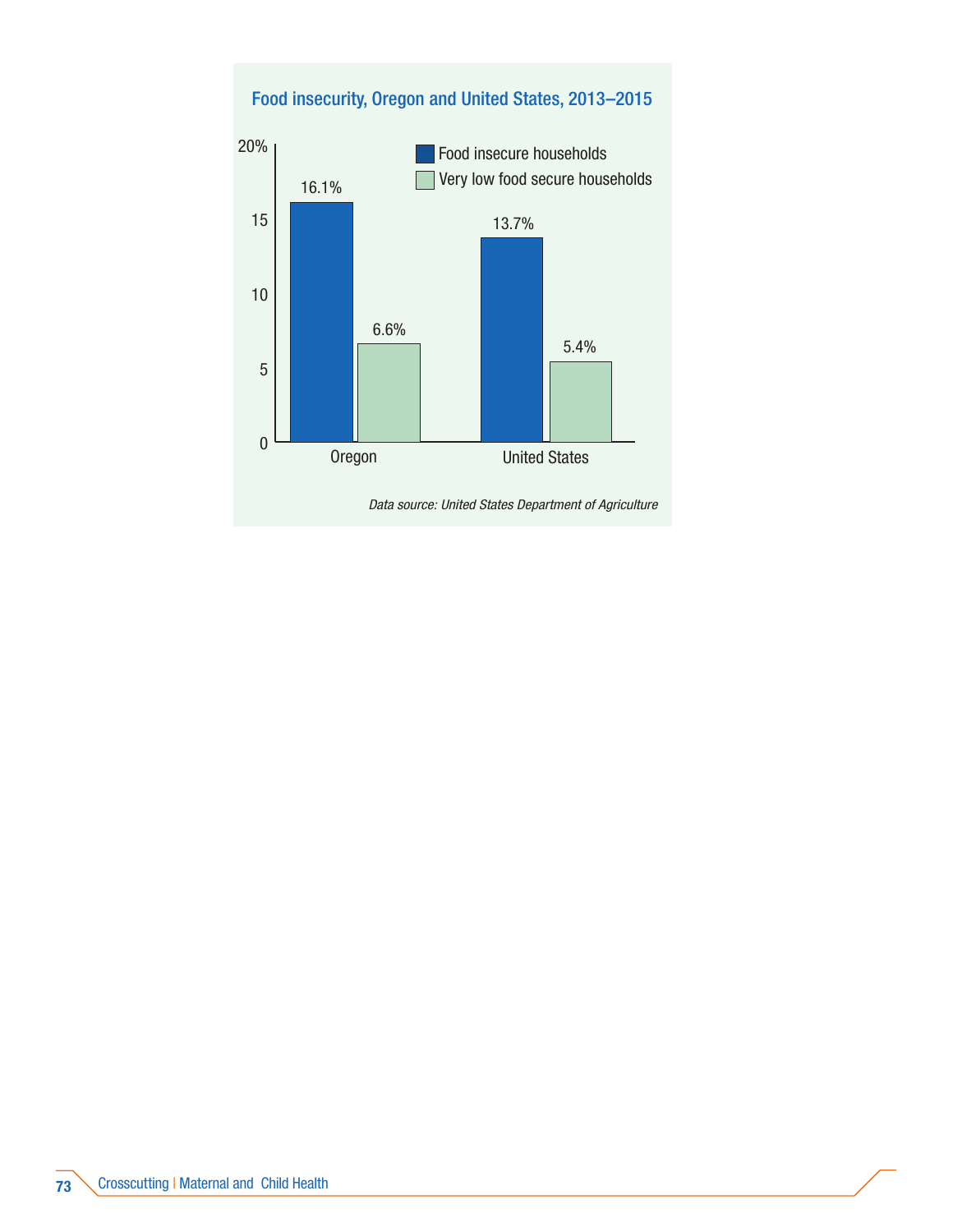## Key indicator: Adequate maternal social support

Indicator details:

- » Definition: Percentage of mothers of 2-year-olds who have adequate social support
- » Numerator: Number of mother of 2-year-olds who reported having at least three of five types of social support
- » Denominator: Number of mothers of 2-year-olds

Significance of indicator: Healthy, nurturing relationships are key to maternal and child well-being. Social bonds and supportive relationships are widely recognized as being indispensable to healthy psychological functioning and well-being, as well as contributing positively to parenting practices. (63) Social connections are a key protective factor for strengthening families and promoting both individual and community resilience. Friends, family members, neighbors and community members provide emotional support, help solve problems, offer parenting advice and give concrete assistance to parents. (64) Research has shown that positive social support of high quality can enhance resilience to stress, help protect against developing traumarelated psychopathology, decrease the functional consequences of trauma-induced disorders, and reduce medical morbidity and mortality. (64)

Young pregnant women and new moms who imagined themselves as parents, and therefore developed a supportive circle of friends for themselves that included playmates for their babies and toddlers, had better child and mom well-being. In contrast, pregnant women with low support reported increased depressive symptoms and reduced quality of life. (65) A lack of emotional, informational and material resources including social support increases the physical and psychological strains associated with pregnancy.

This indicator includes the following types of support for mothers of 2-year-olds: someone who would loan money for food or bills when needed, someone to help if the mother was sick and needed to be in bed, someone to take the mother to the clinic or doctor's office if she needed a ride, someone the mother could count on to listen to her when she needed to talk, and someone other than the 2-year-old child who shows the mother love and affection.

Status in Oregon: (U.S. data are not available for comparison.) In Oregon, the percent of mothers of 2-year-olds with adequate social support remained relatively consistent between 2011 and 2013 (66.3% to 66.8%).

Disparities in Oregon: Asian and non-Hispanic white women had rates of adequate maternal social support of approximately 71% and 76% respectively, while women of other race/ethnic groups had rates of adequate maternal social support from approximately 38%-52%.